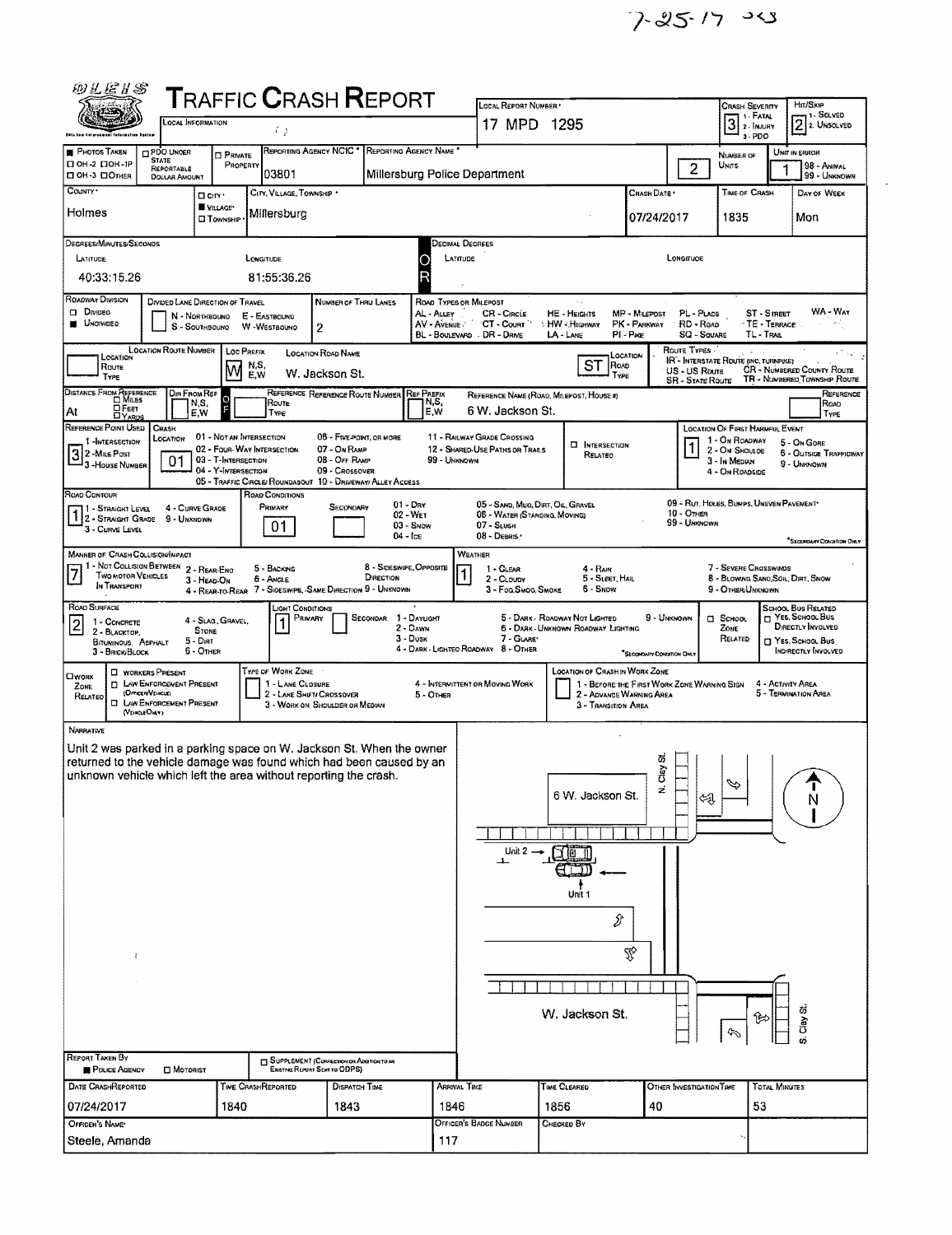|                                                                                                                                                                                                                                                                                                                                         | Unit                                                                         |                                                                                |                                                          |                                                                                                                                            |                                                                                  |                                                                                                                  |                                  |                                                                               |                                                                     |                                                                                  |                                                                                                                   |                                              |                            |  |
|-----------------------------------------------------------------------------------------------------------------------------------------------------------------------------------------------------------------------------------------------------------------------------------------------------------------------------------------|------------------------------------------------------------------------------|--------------------------------------------------------------------------------|----------------------------------------------------------|--------------------------------------------------------------------------------------------------------------------------------------------|----------------------------------------------------------------------------------|------------------------------------------------------------------------------------------------------------------|----------------------------------|-------------------------------------------------------------------------------|---------------------------------------------------------------------|----------------------------------------------------------------------------------|-------------------------------------------------------------------------------------------------------------------|----------------------------------------------|----------------------------|--|
|                                                                                                                                                                                                                                                                                                                                         |                                                                              |                                                                                |                                                          |                                                                                                                                            |                                                                                  | LOCAL REPORT NUMBER                                                                                              |                                  |                                                                               |                                                                     |                                                                                  |                                                                                                                   |                                              |                            |  |
|                                                                                                                                                                                                                                                                                                                                         |                                                                              |                                                                                |                                                          |                                                                                                                                            |                                                                                  | 17 MPD: 1295                                                                                                     |                                  |                                                                               |                                                                     |                                                                                  |                                                                                                                   |                                              |                            |  |
| UNIT NUMBER<br>1                                                                                                                                                                                                                                                                                                                        | Unknown, ,                                                                   | OWNER NAME: LAST, FIRST, MIDDLE ( $\Box$ SAME AS DRIVER )                      |                                                          |                                                                                                                                            |                                                                                  | <b>OWNER PHONE NUMBER</b>                                                                                        |                                  | <b>DAMAGE SCALE</b>                                                           |                                                                     | Damage Area<br>FRONT                                                             |                                                                                                                   |                                              |                            |  |
| OWNER ADDRESS: CITY, STATE, ZIP                                                                                                                                                                                                                                                                                                         | <b>CISAME AS DRIVER</b> )                                                    |                                                                                |                                                          |                                                                                                                                            |                                                                                  | 9                                                                                                                |                                  |                                                                               |                                                                     |                                                                                  |                                                                                                                   |                                              |                            |  |
| Unknown, OH                                                                                                                                                                                                                                                                                                                             |                                                                              | 1 - None                                                                       |                                                          | π                                                                                                                                          |                                                                                  |                                                                                                                  |                                  |                                                                               |                                                                     |                                                                                  |                                                                                                                   |                                              |                            |  |
| LP STATE LIGENSE PLATE NUMBER                                                                                                                                                                                                                                                                                                           |                                                                              |                                                                                |                                                          | <b>VEHICLE IDENTIFICATION NUMBER</b>                                                                                                       |                                                                                  |                                                                                                                  |                                  |                                                                               | # OccuPANTS                                                         | 2 - MINOR                                                                        |                                                                                                                   |                                              |                            |  |
|                                                                                                                                                                                                                                                                                                                                         |                                                                              |                                                                                |                                                          |                                                                                                                                            |                                                                                  |                                                                                                                  |                                  |                                                                               | 1.                                                                  | 3 - FUNCTIONAL                                                                   | O<br>α                                                                                                            |                                              |                            |  |
| VEHICLE YEAR                                                                                                                                                                                                                                                                                                                            | <b>VEHICLE MAKE</b>                                                          |                                                                                |                                                          | <b>VEHICLE MODEL</b>                                                                                                                       |                                                                                  |                                                                                                                  |                                  | <b>VEHICLE COLOR</b>                                                          |                                                                     | 4 - Disabung                                                                     |                                                                                                                   |                                              |                            |  |
| 0<br><b>PROOF OF</b>                                                                                                                                                                                                                                                                                                                    | INSURANCE COMPANY                                                            |                                                                                |                                                          | POLICY NUMBER<br>Toweo By                                                                                                                  |                                                                                  |                                                                                                                  |                                  |                                                                               |                                                                     |                                                                                  |                                                                                                                   | α                                            | 'n                         |  |
| INSURANCE<br>SHOWN                                                                                                                                                                                                                                                                                                                      |                                                                              |                                                                                |                                                          |                                                                                                                                            |                                                                                  |                                                                                                                  |                                  |                                                                               |                                                                     | 9 - UNKNOWN                                                                      |                                                                                                                   | O<br>RFE                                     |                            |  |
|                                                                                                                                                                                                                                                                                                                                         | CARRIER NAME, ADDRESS, CITY, STATE, ZIP                                      |                                                                                |                                                          |                                                                                                                                            |                                                                                  |                                                                                                                  |                                  |                                                                               |                                                                     |                                                                                  |                                                                                                                   | <b>CARRIER PHONE</b>                         |                            |  |
| US DOT                                                                                                                                                                                                                                                                                                                                  |                                                                              | VEHICLE WEIGHT GVWR/GCWR                                                       |                                                          | CARGO BOOY TYPE                                                                                                                            |                                                                                  |                                                                                                                  |                                  |                                                                               | <b>TRAFFICWAY DESCRIPTION</b>                                       |                                                                                  |                                                                                                                   |                                              |                            |  |
| HM PLACARD ID NO.                                                                                                                                                                                                                                                                                                                       |                                                                              | 1 - LESS THAN OR EQUAL TO 10K LBS<br>2 - 10,001 to 26,000k Les                 | 99                                                       | 01 - No CARGO BODY TYPE/NOT APPLICABL 09 - POLE<br>02 - Busi Van (9-15 Seats, Inc Driver)                                                  |                                                                                  | 10 - CARGO TANK                                                                                                  |                                  |                                                                               | 11 - Two Way, Not Divers                                            | 2 - Two-Way, Not Divided, Continuous Left Turn Lane                              |                                                                                                                   |                                              |                            |  |
|                                                                                                                                                                                                                                                                                                                                         |                                                                              | 3 - MORE THAN 26,000K LBS.                                                     |                                                          | 03 - Bus (16+ Seats, Inc DRNER)<br>04 - VEHICLE TOWING ANOTHER VEHICLE<br>05 - LOGGING                                                     |                                                                                  | 11 - FLAT BED<br>12 - Duwe                                                                                       |                                  |                                                                               |                                                                     |                                                                                  | 3 - Two-Way, Divided, Unprotected (Painted or Grass >4FT.) Media<br>4 - Two-WAY, DIVIDED, POSITIVE MEDIAN BARRIER |                                              |                            |  |
|                                                                                                                                                                                                                                                                                                                                         | <b>HM CLASS</b><br><b>CI RELATED</b>                                         | <b>HAZARDOUS MATERIAL</b>                                                      |                                                          | <b>06 - INTERMODAL CONTAINER CHASIS</b><br>07 - CARGO VAN/ENCLOSED BOX                                                                     |                                                                                  | 13 - CONCRETE MIXER<br>14 - AUTO TRANSPORTER                                                                     |                                  |                                                                               | 5 - ONE-WAY TRAFFICWAY                                              |                                                                                  |                                                                                                                   |                                              |                            |  |
| <b>NUMBER</b>                                                                                                                                                                                                                                                                                                                           |                                                                              |                                                                                |                                                          | 08 - GRAIN, CHIPS, GRAVEL                                                                                                                  |                                                                                  | 15 - GARBAOE /REFUSE<br>99 - OTHER/UNKNOWN                                                                       |                                  |                                                                               | <b>M</b> Hit / Skip Unit                                            |                                                                                  |                                                                                                                   |                                              |                            |  |
|                                                                                                                                                                                                                                                                                                                                         | NON-MOTORIST LOCATION PRIOR TO IMPACT<br>01 - INTERSECTION - MARKED CROSSWAL | TYPE OF USE                                                                    |                                                          | UNIT TYPE<br>Passenger Vehicles (less than 9 passengers Med/Heavy Trucks or Comso Units > 10k les Bus/Van/Limo(9 or More Including Driver) |                                                                                  |                                                                                                                  |                                  |                                                                               |                                                                     |                                                                                  |                                                                                                                   |                                              |                            |  |
|                                                                                                                                                                                                                                                                                                                                         | 02 - INTERSECTION No CROSSWALK<br>03 - INTERSECTION OTHER                    | 1 - PERSONAL                                                                   |                                                          | 99<br>01 - Sub-COMPACT<br>02 - COMPACT                                                                                                     |                                                                                  |                                                                                                                  |                                  |                                                                               |                                                                     | 13 - SINGLE UNIT TRUCK OR VAN 2AXLE, 6 TRES 21 - BUS/VAN (9-15 SEATS, INC DAVER) |                                                                                                                   | 22 - Bus (16+ Seats Inc Driver)              |                            |  |
|                                                                                                                                                                                                                                                                                                                                         | 04 - MIOSLOCK - MARKED CROSSWALK<br>05 - TRAVEL LANE - OTHER LOCATION        | 2 - COMMERCIAL                                                                 |                                                          | 99 - UNKNOWN 03 - MIO SIZE<br>or Hit/Skip<br>04 - FULL SIZE                                                                                |                                                                                  |                                                                                                                  |                                  |                                                                               | 14 - SINGLE UNIT TRUCK: 3+ AXLES<br>15 - SINGLE UNIT TRUCK/ TRAILER |                                                                                  | NON-MOTORIST                                                                                                      |                                              |                            |  |
|                                                                                                                                                                                                                                                                                                                                         | 06 - BICYCLE LANE<br>07 - SHOULDER/ROADSIDE                                  | 3 - GOVERNMENT                                                                 |                                                          | 05 - Mingvan<br>06 - Sport UTAITY VEHICLE                                                                                                  |                                                                                  |                                                                                                                  |                                  | 16 - TRUCK/TRACTOR (BOBTAR.)<br>17 - TRACTOR/SEMI-TRAILER                     |                                                                     |                                                                                  | 23 - ANMAL WITH RIDER<br>24 - ANMAL WITH BUGGY, WAGON, SURREY                                                     |                                              |                            |  |
| 08 - Sidewalk                                                                                                                                                                                                                                                                                                                           | 09 - MEDIAN/CROSSING ISLAND                                                  |                                                                                |                                                          | 07 - Pickup<br>08 - VAN                                                                                                                    | 18 - Tractor/Double<br>19 - TRACTOR/TRIPLES                                      |                                                                                                                  |                                  | 25 - BICYCLE/PEDACYCLIST<br>26 - Pedestrian/Skater<br>27 - Other Non-Motorist |                                                                     |                                                                                  |                                                                                                                   |                                              |                            |  |
| $\Box$ In EMERGENCY<br>20 - OTHER MEDIMEAVY VEHICLE<br>10 - DRIVE WAY ACCESS<br>09 - MOTORCYCLE<br>RESPONSE<br>11 - SHAREO-USE PATH OR TRAIL<br>10 - Motorized Bicycle                                                                                                                                                                  |                                                                              |                                                                                |                                                          |                                                                                                                                            |                                                                                  |                                                                                                                  |                                  |                                                                               |                                                                     |                                                                                  |                                                                                                                   |                                              |                            |  |
|                                                                                                                                                                                                                                                                                                                                         | 12 - NON-TRAFFICWAY AREA<br>99 - OTHER/UNKNOWN                               |                                                                                |                                                          | 11 - SNOWMOBLE/ATV<br>12 - OTHER PASSENGER VEHICLE                                                                                         |                                                                                  |                                                                                                                  |                                  |                                                                               | HASHM PLACARD                                                       |                                                                                  |                                                                                                                   |                                              |                            |  |
| SPECIAL FUNCTION 01 - NONE                                                                                                                                                                                                                                                                                                              | 02 - Taxi                                                                    | 09 - AMBULANCE<br>$10 -$ Fine                                                  |                                                          | 17 - FARM VEHICLE<br>18 - FARM EQUIPMENT                                                                                                   | MOST DAMAGED AREA                                                                | 01 - NONE                                                                                                        | 08 - LEFT SIDE                   |                                                                               |                                                                     | 99 - UNKNOWN                                                                     |                                                                                                                   | ACTION                                       |                            |  |
|                                                                                                                                                                                                                                                                                                                                         | 03 - RENTAL TRUCK (OVER 10KLBS)                                              | 11 - HIGHWAY/MAINTENANCE<br>04 - Bus. SCHOOL (PUBLIC DR PRIVATE) 12 - MILITARY |                                                          | 19 - Мотовноме<br>20 - GOLF CART                                                                                                           | 02 - CENTER FRONT<br>09 - LEFT FRONT<br>03 - Right Front<br>10 - Top and Windows |                                                                                                                  |                                  |                                                                               |                                                                     |                                                                                  | $\overline{3}$                                                                                                    | 1 - NON-CONTACT<br>2 - Non-Collision         |                            |  |
| 21 - TRAIN<br>05 - Bus - Transit<br>MPACT ARE 04 - RIGHT SIDE<br>13 - Pouce<br>22 - OTHER (EXPLAININ NARRATIVE)<br>06 - Bus - Charter<br>05 - RIGHT REAR<br>14 - Pusuc Unury                                                                                                                                                            |                                                                              |                                                                                |                                                          |                                                                                                                                            |                                                                                  |                                                                                                                  |                                  |                                                                               | 11 - UNDERCARRIAGE<br>12 - LOAD/TRAILER                             |                                                                                  |                                                                                                                   | 3 - STRIKING<br>$4 -$ Struck                 | 5 - STRIKING/STRUCK        |  |
|                                                                                                                                                                                                                                                                                                                                         | 07 - Bus - Shuttle<br>08 - Bus - Other                                       | 15 - OTHER GOVERNMENT<br>16 - CONSTRUCTION EDIP.                               |                                                          |                                                                                                                                            | 99                                                                               | 06 - REAR CENTER<br>07 - LEFT REAR                                                                               |                                  |                                                                               | 13 - TOTAL (ALL AREAS)<br>14 - Отнев                                |                                                                                  |                                                                                                                   | 9 - UNKNOWN                                  |                            |  |
| PRE-CRASH ACTIONS                                                                                                                                                                                                                                                                                                                       |                                                                              |                                                                                |                                                          |                                                                                                                                            |                                                                                  |                                                                                                                  |                                  |                                                                               |                                                                     |                                                                                  |                                                                                                                   |                                              |                            |  |
| 99                                                                                                                                                                                                                                                                                                                                      | MOTORIST<br>01 - STRAIGHT AHEAD                                              | 07 - MAKING U-TURN                                                             |                                                          | 13 - Negotiating a Curve                                                                                                                   |                                                                                  | NON-MOTORIST                                                                                                     |                                  |                                                                               | 15 - ENTERING OR CROSSING SPECIFIED LOCATIO                         |                                                                                  |                                                                                                                   | 21 - OTHER NON-MOTORIST ACTION               |                            |  |
|                                                                                                                                                                                                                                                                                                                                         | 02 - BACKING<br>03 - Changing LANES                                          | 08 - ENTERING TRAFFIC LANE<br>09 - LEAVING TRAFFIC LANE                        |                                                          | 14 - OTHER MOTORIST ACTIO                                                                                                                  |                                                                                  |                                                                                                                  | 17 - Working                     |                                                                               | 16 - WALKIND, RUNNING, JOGGING, PLAYING, CYCLING                    |                                                                                  |                                                                                                                   |                                              |                            |  |
| 99 - UNKNOWN                                                                                                                                                                                                                                                                                                                            | 04 - Overtaking Passing<br>05 - MAKING RIGHT TURN                            | 10 - PARKED<br>11 - Slowing or Stopped in Traffic                              |                                                          |                                                                                                                                            |                                                                                  |                                                                                                                  | 18 - PUSHING VEHICLE             |                                                                               | 19 - APPROACHING OR LEAVING VEHICLE                                 |                                                                                  |                                                                                                                   |                                              |                            |  |
|                                                                                                                                                                                                                                                                                                                                         | 06 - MAKING LEFT TURN                                                        | 12 - DAMERLESS                                                                 |                                                          |                                                                                                                                            |                                                                                  |                                                                                                                  | 20 - STANDING                    |                                                                               |                                                                     |                                                                                  |                                                                                                                   |                                              |                            |  |
| <b>CONTRIBUTING CIRCUMSTANCE</b><br><b>Рамля</b>                                                                                                                                                                                                                                                                                        | <b>MOTORIST</b>                                                              |                                                                                |                                                          |                                                                                                                                            | Non-Motorist                                                                     |                                                                                                                  |                                  |                                                                               |                                                                     | <b>VEHICLE DEFECTS</b>                                                           | 01 - TURN SIGNALS                                                                                                 |                                              |                            |  |
| 17                                                                                                                                                                                                                                                                                                                                      | $01 - None$<br>02 - FAILURE TO YIELD                                         |                                                                                | 11 - IMPROPER BACKING                                    | 12 - IMPROPER START FROM PARKED POSITION                                                                                                   |                                                                                  | 22 - NONE<br>02 - Head Lamps<br>23 - IMPROPER CROSSING<br>03 - TAIL LAMPS                                        |                                  |                                                                               |                                                                     |                                                                                  |                                                                                                                   |                                              |                            |  |
|                                                                                                                                                                                                                                                                                                                                         | 03 - RAN RED LIGHT<br>04 - RAN STOP SIGN                                     |                                                                                |                                                          | 13 - STOPPED OR PARKED LLEGALLY<br>14 - OPERATING VEHICLE IN NEGLIGENT MANNER                                                              | 24 - DARTING                                                                     | 04 - BRAKES<br>25 - LYING ANDIOR LLEGALLY IN ROADWAY<br>05 - STEERING                                            |                                  |                                                                               |                                                                     |                                                                                  |                                                                                                                   |                                              |                            |  |
| SECONDARY                                                                                                                                                                                                                                                                                                                               | 05 - Exceeped Speed LIMIT<br>06 - Unsafe Speed<br>07 - IMPROPER TURN         |                                                                                |                                                          | 15 - SWERING TO AVOID (DUE TO EXTERNAL CONDITIONS)<br>16 - WRONG SIDE/WRONG WAY                                                            |                                                                                  | 26 - FALURE TO YIELD RIGHT OF WAY<br>27 - NOT VISBLE (DARK CLOTHING)                                             |                                  |                                                                               |                                                                     |                                                                                  |                                                                                                                   | 06 - THE BLOWOUT<br>07 - WORN OR SLICK TIRES |                            |  |
|                                                                                                                                                                                                                                                                                                                                         | 08 - LEFT OF CENTER<br>09 - Followed Too Closelv/ACDA                        |                                                                                | 17 - FALURE TO CONTROL<br><b>18 - VISION OBSTRUCTION</b> | 19 - OPERATING DEFECTIVE EQUIPMENT                                                                                                         |                                                                                  | 28 - INATTENTIVE<br>08 - TRAILER EQUIPMENT DEFECTIVE<br>29 - FAILURE TO OBEY TRAFFIC SIGNS<br>09 - MOTOR TROUBLE |                                  |                                                                               |                                                                     |                                                                                  |                                                                                                                   |                                              |                            |  |
| 99 - UNKNOWN                                                                                                                                                                                                                                                                                                                            | 10 - IMPROPER LANE CHANGE<br><b><i>PASSING/OFF ROAD</i></b>                  |                                                                                |                                                          | 20 - LOAD SHIFTING/FALLING/SPILLING<br>21 - OTHER IMPROPER ACTION                                                                          |                                                                                  | SIGNALS/OFFICER<br>30 - Waong Side of the Road<br>31 - OTHER NON-MOTORIST ACTION                                 |                                  |                                                                               |                                                                     |                                                                                  | 11 - OTHER DEFECTS                                                                                                | 10 - DISABLED FROM PRIOR ACCIDENT            |                            |  |
| <b>SEQUENCE OF EVENTS</b>                                                                                                                                                                                                                                                                                                               |                                                                              |                                                                                |                                                          |                                                                                                                                            |                                                                                  |                                                                                                                  |                                  |                                                                               |                                                                     |                                                                                  |                                                                                                                   |                                              |                            |  |
| 21                                                                                                                                                                                                                                                                                                                                      |                                                                              |                                                                                |                                                          | NON COLLISION EVENTS<br>01 - Oventuau/Rouloven<br>02 - FIRE/EXPLOSION                                                                      |                                                                                  | 06 - EQUIPMENT FAILURE                                                                                           | (BLOWN TIPE, BRAKE FAALINE, ETC) |                                                                               |                                                                     | 10 - CROSS MEDIAN<br>11 - CROSS CENTER LINE                                      |                                                                                                                   |                                              |                            |  |
| FIRST<br>1<br><b>HARMFUL</b>                                                                                                                                                                                                                                                                                                            | Mosi<br><b>HARMFUL</b>                                                       | 99 - UNXNOWN                                                                   |                                                          | 03 - IMMERSION<br>04 - JACKKNIFE                                                                                                           |                                                                                  | 07 - SEPARATION OF UNITS<br>08 - RAN OFF ROAD RIGHT                                                              |                                  |                                                                               |                                                                     | OPPOSITE DIRECTION OF TRAVEL<br>12 - DOWNHEL RUNAWAY                             |                                                                                                                   |                                              |                            |  |
| Event                                                                                                                                                                                                                                                                                                                                   | Event                                                                        |                                                                                |                                                          | 05 - CARGO/EQUIPMENT LOSS OR SHIFT                                                                                                         |                                                                                  | 09 - RAN OFF ROAD LEFT                                                                                           |                                  |                                                                               |                                                                     | 13 - OTHER NON-COLLISION                                                         |                                                                                                                   |                                              |                            |  |
|                                                                                                                                                                                                                                                                                                                                         | COLLISION WITH PERSON, VEHICLE OR OBJECT NOT FIXED                           |                                                                                |                                                          | COLLISION WITH FIXED, OBJECT<br>25 - IMPACT ATTENUATOR/CRASH CUSHIO/83 - MEDIAN CABLE BARRIER                                              |                                                                                  |                                                                                                                  |                                  |                                                                               |                                                                     | 41 - OTHER POST, POLE                                                            | <b>48 - TREE</b>                                                                                                  |                                              |                            |  |
| 14 - PEDESTRIAN<br>15 - PEDALCYCLE                                                                                                                                                                                                                                                                                                      |                                                                              | 21 - PARKED MOTOR VEHICLE<br>22 - WORK ZONE MAINTENANCE EQUIPMENT              |                                                          | 26 - BRIDGE OVERHEAD STRUCTURE<br>34 - MEDIAN GUARDRAIL BARRIER<br>27 - BRIDGE PIER OR ABUTMENT                                            |                                                                                  |                                                                                                                  |                                  | 35 - MEDIAN CONCRETE BARRIER                                                  |                                                                     | 49 - FIRE HYDRANT<br>or Support<br>42 - CULVERT                                  |                                                                                                                   |                                              | 50 - WORK ZONE MAINTENANCE |  |
| 17 - ANNAL FARM                                                                                                                                                                                                                                                                                                                         | 16 - RAILWAY VEHICLE (TRAIN, ENGINE)                                         | 23 - STRUCK BY FALLING, SHIFTING CARGO<br>OR ANYTHING SET IN MOTION BY A       |                                                          | 28 - BRIOGE PARAPET<br>36 - MEDIAN OTHER BARRIER<br>37 - Traffic Sign Post<br>29 - Bridge Rail                                             |                                                                                  |                                                                                                                  |                                  |                                                                               | 43 - Cuna<br>44 - Олен                                              |                                                                                  | EQUIPMENT<br>51 - WALL, BULDING, TUNNEL<br>52 - OTHER FIXED OBJECT                                                |                                              |                            |  |
| 45 - EMBANKMENT<br>18 - ANIMAL - DEER<br>30 - GUARDRAIL FACE<br>38 - Overhead Sign Post<br><b>MOTOR VEHICLE</b><br>19 - ANIMAL -OTHER<br>46 - FENCE<br>31 - GUARDRAILEND<br>39 - LIGHT/LUMINARIES SUPPORT<br>24 - OTHER MOVABLE OBJECT<br>20 - MOTOR VEHICLE IN TRANSPORT<br>32 - PORTABLE BARRIER<br>40 - UTILITY POLE<br>47 - MAILBOX |                                                                              |                                                                                |                                                          |                                                                                                                                            |                                                                                  |                                                                                                                  |                                  |                                                                               |                                                                     |                                                                                  |                                                                                                                   |                                              |                            |  |
| UNIT SPEED                                                                                                                                                                                                                                                                                                                              | Posteo Speeo                                                                 | <b>TRAFFIC CONTROL</b>                                                         |                                                          |                                                                                                                                            |                                                                                  |                                                                                                                  |                                  | UNIT DIRECTION                                                                |                                                                     |                                                                                  |                                                                                                                   |                                              |                            |  |
| 10                                                                                                                                                                                                                                                                                                                                      | 25                                                                           | 01 - No CONTROLS<br>04                                                         |                                                          | 07 - RAILROAD CROSSBUCKS                                                                                                                   | 13 - CROSSWALK LINES                                                             |                                                                                                                  |                                  | <b>FROM</b>                                                                   | То<br>14                                                            | 1 - North<br>2 - South                                                           |                                                                                                                   | 5 - NORTHEAST<br>6 - NORTHWEST               | 9 - UNKNDWN                |  |
|                                                                                                                                                                                                                                                                                                                                         |                                                                              | 02 - S rop Sign<br>03 - YiELD SIGN<br>04 - Traffic Signal                      |                                                          | 08 - RAILROAD FLASHERS<br>09 - RALROAD GATES<br>10 - COSTRUCTION BARRICADE                                                                 | 14 - WALK/DON'T WALK<br>15 - О тнея<br>16 - Not Reported                         |                                                                                                                  |                                  |                                                                               |                                                                     | $3 - E$ AST<br>4 - West                                                          |                                                                                                                   | 7 - SOUTHEAST<br>8 - SOUTHWEST               |                            |  |
| <b>CI STATEO</b><br><b>B</b> Estimated                                                                                                                                                                                                                                                                                                  |                                                                              | 05 - TRAFFIC FLASHERS<br>06 - School Zone                                      |                                                          | 11 - PERSON (FLAGGER, OFFICER<br>12 - PAVEMENT MARKINGS                                                                                    |                                                                                  |                                                                                                                  |                                  |                                                                               |                                                                     |                                                                                  |                                                                                                                   |                                              |                            |  |
|                                                                                                                                                                                                                                                                                                                                         |                                                                              |                                                                                |                                                          |                                                                                                                                            |                                                                                  |                                                                                                                  |                                  |                                                                               |                                                                     |                                                                                  |                                                                                                                   |                                              |                            |  |

 $\sim$ 

 $\mathcal{L}^{\text{max}}_{\text{max}}$ 

 $\hat{\mathbf{x}}$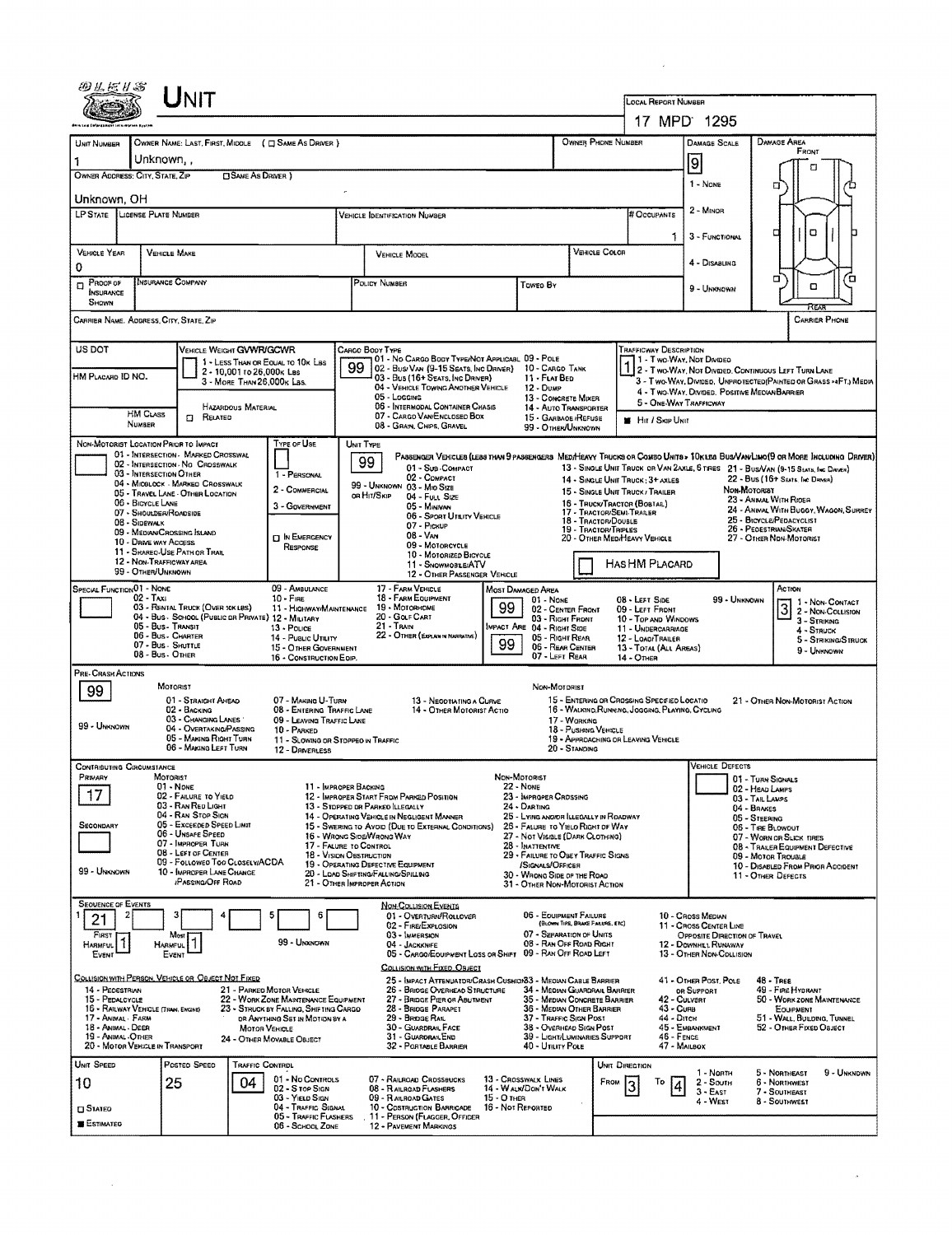| ${\sf UnIT}$                                                                                                                                                  |                                                                                                                                                                     |                                                                                                                                                                                                                    |  |  |  |  |  |  |  |  |
|---------------------------------------------------------------------------------------------------------------------------------------------------------------|---------------------------------------------------------------------------------------------------------------------------------------------------------------------|--------------------------------------------------------------------------------------------------------------------------------------------------------------------------------------------------------------------|--|--|--|--|--|--|--|--|
|                                                                                                                                                               | LOCAL REPORT NUMBER<br>17 MPD<br>1295                                                                                                                               |                                                                                                                                                                                                                    |  |  |  |  |  |  |  |  |
| OWNER NAME: LAST, FIRST, MIDDLE ( C SAME AS DRIVER )<br>UNIT NUMBER                                                                                           | OWNER PHONE NUMBER<br><b>DAMAGE AREA</b><br><b>DAMAGE SCALE</b>                                                                                                     |                                                                                                                                                                                                                    |  |  |  |  |  |  |  |  |
| Hlavin, William, G<br>2                                                                                                                                       | FRONT<br> 2<br>330-763-0130<br>П                                                                                                                                    |                                                                                                                                                                                                                    |  |  |  |  |  |  |  |  |
| OWNER ADDRESS: CITY, STATE, ZIP<br>□SAME AS DRIVER)                                                                                                           | 1 - NONE                                                                                                                                                            |                                                                                                                                                                                                                    |  |  |  |  |  |  |  |  |
| 5601 Twp Rd 466, Lakeville, OH, 44638<br>LP STATE LICENSE PLATE NUMBER                                                                                        | <b>VEHICLE IDENTIFICATION NUMBER</b>                                                                                                                                | 2 - MINOR<br># Occupants                                                                                                                                                                                           |  |  |  |  |  |  |  |  |
| он<br>GYG5680                                                                                                                                                 | 2FMPK4J94GBC40976                                                                                                                                                   | $\Box$<br>0<br>3 - FUNCTIONAL                                                                                                                                                                                      |  |  |  |  |  |  |  |  |
| <b>VEHICLE YEAR</b><br><b>VEHICLE MAKE</b>                                                                                                                    | <b>VEHICLE MOOEL</b>                                                                                                                                                | <b>VEHICLE COLOR</b>                                                                                                                                                                                               |  |  |  |  |  |  |  |  |
| 2016<br>Ford<br>INSURANCE COMPANY<br>PROOF OF                                                                                                                 | Edge<br>POLICY NUMBER<br>Toweo By                                                                                                                                   | 4 - DISABLING<br>RED<br>о<br>ם                                                                                                                                                                                     |  |  |  |  |  |  |  |  |
| <b>INSURANCE</b><br>Burgett Ins. Co.<br>SHOWN                                                                                                                 | 1276-06-947163-06                                                                                                                                                   | п<br>9 - UNKNOWN                                                                                                                                                                                                   |  |  |  |  |  |  |  |  |
| CARRIER NAME, ADDRESS, CITY, STATE, ZIP<br><b>CARRIER PHONE</b>                                                                                               |                                                                                                                                                                     |                                                                                                                                                                                                                    |  |  |  |  |  |  |  |  |
| US DOT<br>VEHICLE WEIGHT GVWR/GCWR<br>Trafficway Description<br>Cargo Body Type<br>01 - No CARGO BODY TYPE/NOT APPLICABL 09 - POLE                            |                                                                                                                                                                     |                                                                                                                                                                                                                    |  |  |  |  |  |  |  |  |
| 1 - LESS THAN OR EQUAL TO 10K LBS<br>2 - 10,001 to 26,000k Las<br>HM PLACARO ID NO.<br>3 - MORE THAN 26,000K LBS.                                             | 02 - Busi Van (9-15 Seats, Inc Driver) 10 - Cargo Tank<br>03 - Bus (16+ Seats, Inc Driver)<br>11 - Flat Beo                                                         | 11 - Two Way, Not Divided<br>1 - T WO-WAY, NOT DIVIDED<br>2 - T WO-WAY, NOT DIVIDED, CONTINUOUS LEFT TURN LANE<br>3 - Two-WAY, DIVIDEO, UNPROTECTEO(PAINTEO OR GRASS >4FT.) MEDIA                                  |  |  |  |  |  |  |  |  |
|                                                                                                                                                               | 04 - VEHICLE TOWING ANOTHER VEHICLE<br>12 - Dump<br>05 - Locging                                                                                                    | 4 - Two-Way, Divided. Positive Median Barrier<br>13 - CONCRETE MIXER<br>5 - ONE-WAY TRAFFICWAY                                                                                                                     |  |  |  |  |  |  |  |  |
| HAZARDOUS MATERIAL<br><b>HM CLASS</b><br>$\Box$ Related<br>NUMBER                                                                                             | 06 - INTERMODAL CONTAINER CHASIS<br>07 - CARGO VAN ENCLOSED BOX<br>08 - GRAIN, CHPS, GRAVEL                                                                         | 14 - AUTO TRANSPORTER<br>15 - GARBAGE / REFUSE<br>HIT / SKIP UNIT<br>99 - OTHER/UNKNOWN                                                                                                                            |  |  |  |  |  |  |  |  |
| TYPE OF USE<br>NON-MOTORIST LOCATION PRIOR TO IMPACT                                                                                                          | UNIT TYPE                                                                                                                                                           |                                                                                                                                                                                                                    |  |  |  |  |  |  |  |  |
| 01 - INTERSECTION - MARKED CROSSWAL<br>$\mathbf 1$<br>02 - INTERSECTION - NO CROSSWALK<br>03 - INTERSECTION OTHER                                             | 06<br>01 - SUB-COMPACT                                                                                                                                              | PASSENGER VEHICLES (LESS THAN 9 PASSENGERS MED/HEAVY TRUCKS OR COMBO UNITS > 10KLBS BUS/VAM/LIMO(9 OR MORE INCLUDING DRIVER)<br>13 - SINGLE UNIT TRUCK OR VAN 2AXLE, 6 TIRES 21 - BUS/VAN (9-15 SEATS, INC DRIVER) |  |  |  |  |  |  |  |  |
| 1 - PERSONAL<br>04 - MIOBLOCK - MARKEO CROSSWALK<br>2 - COMMERCIAL<br>05 - TRAVEL LANE - OTHER LOCATION                                                       | 02 - COMPACT<br>99 - UNKNOWN 03 - MID SIZE<br>OR HIT/SKIP<br>04 - FULL SIZE                                                                                         | 22 - BUS (16+ SEATS, INC DRIVER)<br>14 - SINGLE UNIT TRUCK: 3+ AXLES<br><b>NON-MOTORIST</b><br>15 - SINGLE UNIT TRUCK / TRAILER                                                                                    |  |  |  |  |  |  |  |  |
| 06 - BICYCLE LANE<br>3 - GOVERNMENT<br>07 - SHOULDER/ROADSIDE                                                                                                 | 05 - MINNAN<br>06 - SPORT UTILITY VEHICLE                                                                                                                           | 23 - ANIMAL WITH RIDER<br>16 - TRUCK/TRACTOR (BOBTAIL)<br>24 - ANIMAL WITH BUGGY, WAGON, SURREY<br>17 - TRACTOR/SEMI-TRALER<br>25 - BICYCLE/PEDACYCLIST                                                            |  |  |  |  |  |  |  |  |
| 08 - Sidewalk<br>09 - MEDIAN/CROSSING ISLANO<br><b>D</b> IN EMERGENCY<br>10 - DRIVE WAY ACCESS                                                                | 07 - Pickup<br>$08 - V_{AN}$                                                                                                                                        | 18 - TRACTOR/DOUBLE<br>26 - PEDESTRIAN SKATER<br>19 - TRACTOR/TRIPLES<br>20 - OTHER MEDIHEAVY VEHICLE<br>27 - OTHER NON-MOTORIST                                                                                   |  |  |  |  |  |  |  |  |
| RESPONSE<br>11 - SHARED-USE PATH OR TRAIL<br>12 - NON-TRAFFICWAY AREA                                                                                         | 09 - MOTORCYCLE<br>10 - MOTORIZED BICYCLE                                                                                                                           |                                                                                                                                                                                                                    |  |  |  |  |  |  |  |  |
| Has HM Placard<br>11 - SNOWMOBILE/ATV<br>99 - OTHER/UNKNOWN<br>12 - OTHER PASSENGER VEHICLE<br>09 - AMBULANCE<br>17 - FARM VEHICLE<br>ACTION                  |                                                                                                                                                                     |                                                                                                                                                                                                                    |  |  |  |  |  |  |  |  |
| SPECIAL FUNCTION 01 - NONE<br>02 - TAXI<br>$10 -$ Fine<br>01<br>03 - RENTAL TRUCK (OVER 10KLBS)<br>11 - HIGHWAY/MAINTENANCE                                   | <b>MOST DAMAGED AREA</b><br>18 - FARM EQUIPMENT<br>$01 - None$<br>09<br>19 - Мотовноме                                                                              | 99 - UNKNOWN<br>08 - LEFT SIDE<br>1 - Non-Contact<br>02 - CENTER FRONT<br>09 - LEFT FRONT                                                                                                                          |  |  |  |  |  |  |  |  |
| 04 - Bus - SCHOOL (PUBLIC OR PRIVATE) 12 - MILITARY<br>05 - Bus - Transit<br>13 - Pouce                                                                       | 20 - GOLF CART<br>21 - Traw<br>IMPACT ARE 04 - RIGHT SIDE                                                                                                           | 4 2 - Non-Collision<br>03 - RIGHT FRONT<br>10 - Top and Windows<br>3 - STRIKING<br>11 - UNDERCARRIAGE<br>4 - STRUCK                                                                                                |  |  |  |  |  |  |  |  |
| 06 - Bus - CHARTER<br>14 - Pusuc UTILITY<br>07 - Bus - SHUTTLE<br>15 - OTHER GOVERNMENT<br>08 - Bus - OTHER<br>16 - CONSTRUCTION EQIP.                        | 22 - OTHER (EXPLANIN NARRATIVE)<br>09                                                                                                                               | 05 - Right Rear<br>12 - LOAD/TRALER<br>5 - STRIKING/STRUCK<br>06 - Rear Center<br>13 - TOTAL (ALL AREAS)<br>9 - UNKNOWN<br>07 - LEFT REAR<br>14 - Отнея                                                            |  |  |  |  |  |  |  |  |
| PRE- CRASH ACTIONS                                                                                                                                            |                                                                                                                                                                     |                                                                                                                                                                                                                    |  |  |  |  |  |  |  |  |
| MOTORIST<br>10<br>01 - STRAIGHT AHEAD<br>07 - MAKING U-TURN                                                                                                   | 13 - NEGOTIATING A CURVE                                                                                                                                            | NON-MOTORIST<br>15 - ENTERING OR CROSSING SPECIFIED LOCATIO<br>21 - OTHER NON-MOTORIST ACTION                                                                                                                      |  |  |  |  |  |  |  |  |
| 02 - BACKING<br>08 - ENTERING TRAFFIC LANE<br>03 - CHANGING LANES<br>09 - LEAVING TRAFFIC LANE<br>99 - UNKNOWN                                                | 14 - OTHER MOTORIST ACTID                                                                                                                                           | 16 - WALKING, RUNNING, JOGGING, PLAYING, CYCLING<br>17 - WORKING                                                                                                                                                   |  |  |  |  |  |  |  |  |
| 04 - OVERTAKING/PASSING<br>10 - PARKED<br>05 - MAKING RIGHT TURN<br>06 - MAKING LEFT TURN                                                                     | 11 - SLOWING OR STOPPED IN TRAFFIC                                                                                                                                  | 18 - PUSHING VEHICLE<br>19 - APPROACHING DR LEAVING VEHICLE<br>20 - STANDING                                                                                                                                       |  |  |  |  |  |  |  |  |
| 12 - DRIVERLESS<br><b>CONTRIBUTING CIRCUMSTANCE</b>                                                                                                           |                                                                                                                                                                     | <b>VEHICLE DEFECTS</b>                                                                                                                                                                                             |  |  |  |  |  |  |  |  |
| Primary<br>MOTORIST<br>$01 - None$                                                                                                                            | NON-MOTORIST<br>11 - IMPROPER BACKING<br><b>22 - NONE</b>                                                                                                           | 01 - TURN SIGNALS<br>02 - HEAD LAMPS                                                                                                                                                                               |  |  |  |  |  |  |  |  |
| 01<br>02 - FAILURE TO YIELD<br>03 - RAN RED LIGHT<br>04 - Ran Stop Sign                                                                                       | 23 - IMPROPER CROSSING<br>12 - IMPROPER START FROM PARKED POSITION<br>24 - DARTING<br>13 - Stopped or PARKED LLEGALLY<br>14 - OPERATING VEHICLE IN NEGLIGENT MANNER | 03 - TAIL LAMPS<br>04 - BRAKES<br>25 - LYING ANO/OR ILLEGALLY IN ROADWAY                                                                                                                                           |  |  |  |  |  |  |  |  |
| 05 - Exceeded Speed Limit<br>SECONDARY<br>06 - Unsafe Speed                                                                                                   | 15 - Swering to Avoid (Due to External Conditions)<br>16 - WRONG SIDE/WRONG WAY                                                                                     | 05 - STEERING<br>26 - FALURE TO YIELD RIGHT OF WAY<br>06 - TIRE BLOWOUT<br>27 - NOT VISIBLE (DARK CLOTHING)<br>07 - WORN OR SLICK TIRES                                                                            |  |  |  |  |  |  |  |  |
| 07 - Improper Turn<br>08 - LEFT OF CENTER                                                                                                                     | 17 - FALURE TO CONTROL<br>28 - INATTENTIVE<br>18 - VISION OBSTRUCTION                                                                                               | 08 - TRAILER EQUIPMENT DEFECTIVE<br>29 - FAILURE TO OBEY TRAFFIC SIGNS<br>09 - MOTOR TROUBLE                                                                                                                       |  |  |  |  |  |  |  |  |
| 09 - FOLLOWED TOO CLOSELY/ACDA<br>99 - Unknown<br>10 - IMPROPER LANE CHANGE<br>/PASSING/OFF ROAD                                                              | 19 - OPERATING DEFECTIVE EQUIPMENT<br>/SIGNALS/OFFICER<br>20 - LOAD SHIFTING/FALLING/SPILLING<br>30 - WRONG SIDE OF THE ROAD<br>21 - OTHER IMPROPER ACTION          | 10 - DISABLED FROM PRIGR ACCIDENT<br>11 - OTHER DEFECTS<br>31 - OTHER NON-MOTORIST ACTION                                                                                                                          |  |  |  |  |  |  |  |  |
| <b>SEQUENCE OF EVENTS</b>                                                                                                                                     | <b>NON-COLLISION EVENTS</b>                                                                                                                                         |                                                                                                                                                                                                                    |  |  |  |  |  |  |  |  |
| 5<br>6<br>20                                                                                                                                                  | 01 - Overturn/Rollover<br>02 - FIRE/EXPLOSION                                                                                                                       | 06 - EQUIPMENT FAILURE<br>10 - Cross Median<br>(BLOWN TIRE, BRAKE FAILURE, ETC)<br>11 - Cross Center Line                                                                                                          |  |  |  |  |  |  |  |  |
| FIRST<br>Mosi<br>99 - UNKNOWN<br>Harmful<br><b>HARMFUL</b><br>EVENT                                                                                           | 03 - IMMERSION<br>04 - JACKKNIFE<br>05 - CARGO/EQUIPMENT LOSS OR SHIFT                                                                                              | 07 - SEPARATION OF UNITS<br>OPPOSITE DIRECTION OF TRAVEL<br>08 - RAN OFF ROAD RIGHT<br>12 - DOWNHILL RUNAWAY<br>09 - RAN OFF ROAD LEFT<br>13 - OTHER NON-COLLISION                                                 |  |  |  |  |  |  |  |  |
| EVENT                                                                                                                                                         | COLLISION WITH FIXED, OBJECT                                                                                                                                        |                                                                                                                                                                                                                    |  |  |  |  |  |  |  |  |
| COLLISION WITH PERSON, VEHICLE OR OBJECT NOT FIXED<br>14 - PEDESTRIAN<br>21 - PARKED MOTOR VEHICLE<br>15 - PEOALCYCLE<br>22 - WORK ZONE MAINTENANCE EQUIPMENT | 25 - IMPACT ATTENUATOR/CRASH CUSHIDI83 - MEDIAN CABLE BARRIER<br>26 - BRIDGE OVERHEAD STRUCTURE<br>27 - BRIOGE PIER OR ABUTMENT                                     | 41 - OTHER POST, POLE<br><b>48 - TREE</b><br>34 - MEDIAN GUARORAIL BARRIER<br>49 - FIRE HYDRANT<br>OR SUPPORT<br>35 - MEDIAN CONCRETE BARRIER<br>42 - CULVERT<br>50 - WORK ZONE MAINTENANCE                        |  |  |  |  |  |  |  |  |
| 16 - RAILWAY VEHICLE (TRAN, ENGINE)<br>23 - STRUCK BY FALLING, SHIFTING CARGO<br>17 - Animal - Farin<br>OR ANYTHING SET IN MOTION BY A                        | 28 - BRIDGE PARAPET<br>29 - Bridge Rail                                                                                                                             | 36 - MEDIAN OTHER BARRIER<br>43 - Cuna<br>EQUIPMENT<br>44 - Опсн<br>51 - WALL, BUILDING, TUNNEL<br>37 - TRAFFIC SIGN POST                                                                                          |  |  |  |  |  |  |  |  |
| 18 - ANIMAL - DEER<br>MOTOR VEHICLE<br>19 - ANIMAL - OTHER<br>24 - OTHER MOVABLE OBJECT<br>20 - MOTOR VEHICLE IN TRANSPORT                                    | 30 - GUARDRAIL FACE<br>31 - GUARDRAILENO<br>40 - UTILITY POLE<br>32 - PORTABLE BARRIER                                                                              | 45 - Embankment<br>38 - OVERHEAD SIGN POST<br>52 - Отнек Fixeo Овлест<br>46 - FENCE<br>39 - LIGHT/LUMINARIES SUPPORT<br>47 - MAILBOX                                                                               |  |  |  |  |  |  |  |  |
| Unit Speed<br>POSTED SPEED<br><b>TRAFFIC CONTROL</b>                                                                                                          |                                                                                                                                                                     | UNIT DIRECTION                                                                                                                                                                                                     |  |  |  |  |  |  |  |  |
| 01 - No CONTROLS<br>0<br>25<br>04<br>02 - S TOP SIGN                                                                                                          | 07 - RAILROAD CROSSBUCKS<br>13 - Crosswalk Lines<br>14 - W ALK/DON'T WALK<br>08 - R AILROAD FLASHERS                                                                | 5 - Northeast<br>9 - UNKNOWN<br>1 - North<br>FROM<br>2 - South<br>6 - Northwest<br>То<br>4<br>$3 - EAST$                                                                                                           |  |  |  |  |  |  |  |  |
| 03 - YIELD SIGN<br>04 - TRAFFIC SIGNAL<br><b>STATEO</b>                                                                                                       | 15 - O THER<br>09 - R AILROAD GATES<br>16 - Not Reported<br>10 - Costruction Barricade                                                                              | 7 - Southeast<br>4 - West<br>8 - Southwest                                                                                                                                                                         |  |  |  |  |  |  |  |  |
| 05 - TRAFFIC FLASHERS<br><b>ESTIMATEO</b><br>06 - SCHOOL ZONE                                                                                                 | 11 - PERSON (FLAGGER, OFFICER<br><b>12 - PAVEMENT MARKINGS</b>                                                                                                      |                                                                                                                                                                                                                    |  |  |  |  |  |  |  |  |
|                                                                                                                                                               |                                                                                                                                                                     |                                                                                                                                                                                                                    |  |  |  |  |  |  |  |  |

 $\sim 10^6$